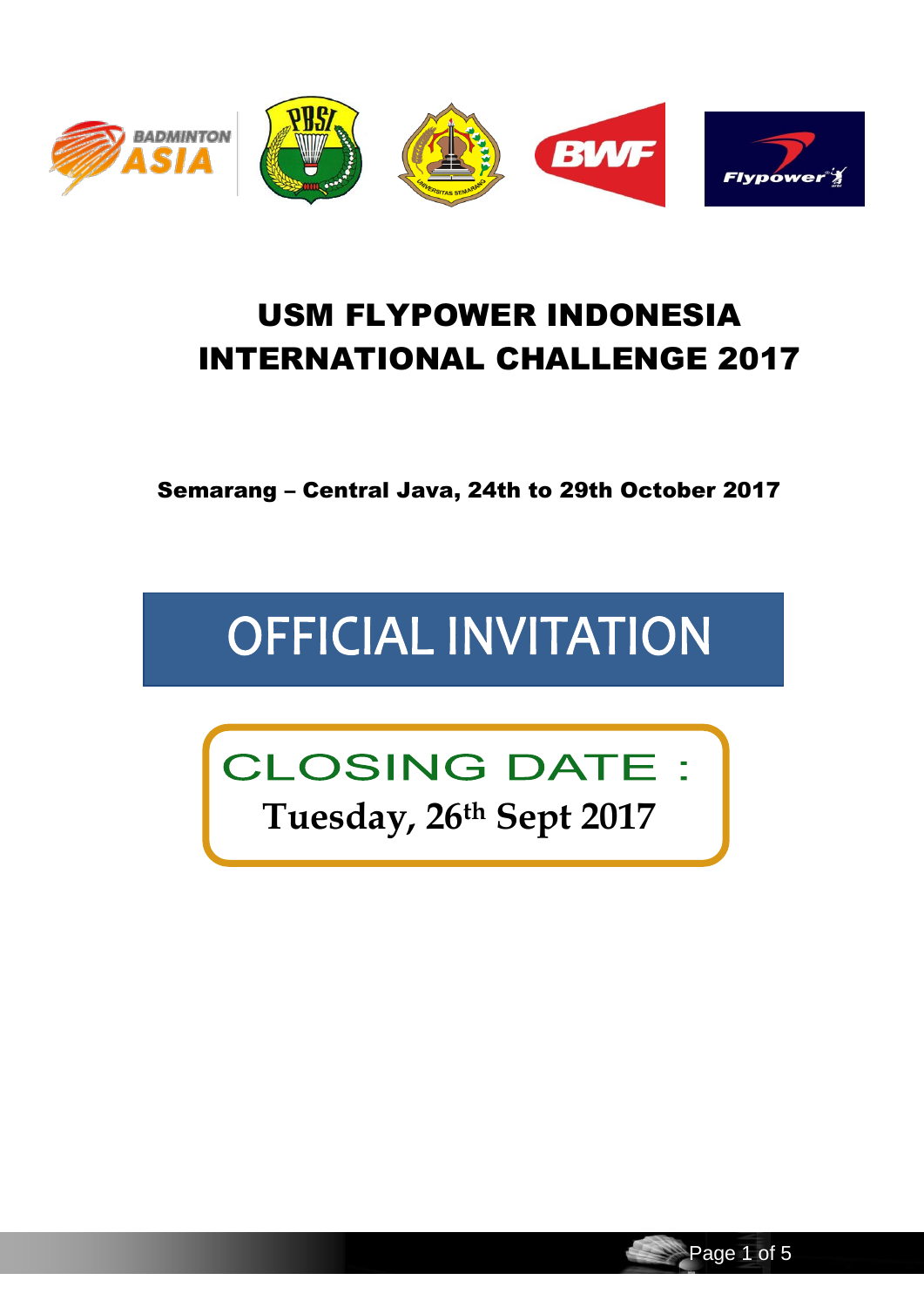# **USM FLYPOWER INDONESIA INTERNATIONAL CHALLENGE 2017**

## *24 to 29 October 2017 Semarang, Central Java - Indonesia*

**Organizer** : Badminton Association of Indonesia (Central Java – Indonesia) Gelora Universitas Semarang (Gelora USM) Jl. Soekarno Hatta Semarang Central Java - Indonesia Fax: +62-24-6702272 Email: andy\_krida@yahoo.co.id

**Contact Person:**

Mr. Andy Kridasusila Mobile : +62-87-832501116

**Sanctioned by** : Badminton World Federation (BWF) & Badminton Asia **Dates** : 24 to 29 October 2017 **Venue** : Gelora Universitas Semarang (Gelora USM) Jl. Soekarno Hatta Semarang **Events** : The Championships will consist 5 categories of individual event

| Event           | Entries   |                   | Max Entries for |
|-----------------|-----------|-------------------|-----------------|
|                 | Main Draw | <b>Qualifiers</b> | Qualifying      |
|                 |           |                   | Round           |
| Men's Singles   |           | I6                |                 |
| Women's Singles |           |                   | 16              |
| Men's Doubles   |           |                   | 16              |
| Women's Doubles |           |                   |                 |
| Mixed Doubles   |           |                   |                 |

Entries beyond the number specified below (according to BWF ranking) will automatically go on a waiting list. You will be informed about the current status of your entries.

## **Prize Money** : **US\$ 20,000**

| Events      | Winners | Runners Up |     | Semi-finalist Quarter finalists | Last<br>16 |
|-------------|---------|------------|-----|---------------------------------|------------|
| <b>MS</b>   | 1,500   | 760        | 290 | 120                             | 70         |
| <b>WS</b>   | 1,500   | 760        | 290 | 120                             | 70         |
| MD (Pair)   | 1,580   | 760        | 280 | 145                             | 75         |
| WD (Pair)   | 1,580   | 760        | 280 | 145                             | 75         |
| $XD$ (Pair) | 1,580   | 760        | 280 | 145                             | 75         |

Distribution of prize money is in accordance with BWF regulations.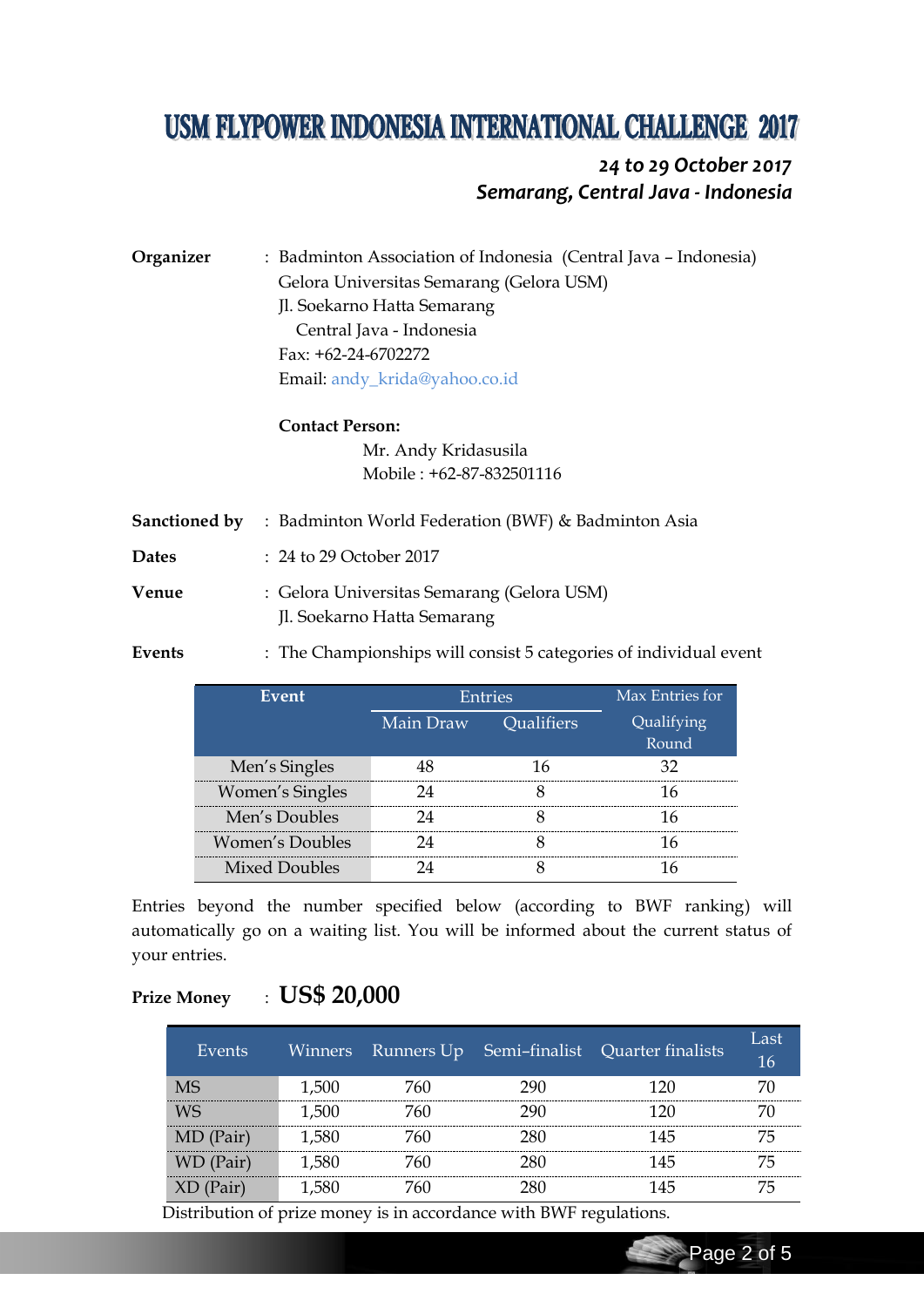**Medals** : Medals will be awarded to all Winners, Runners-up and semi-finalist

#### **Dateline of Submission** : **Closing Date**

**Tuesday, 26th September 2017**

- Member Associations are advise to log on to the championship webpage at: [http://bwf.tournamentsoftware.com/sport/tournament.aspx?id=549DC57F-61E4-](http://bwf.tournamentsoftware.com/sport/tournament.aspx?id=549DC57F-61E4-4052-9F17-B9AC41E8A492) [4052-9F17-B9AC41E8A492](http://bwf.tournamentsoftware.com/sport/tournament.aspx?id=549DC57F-61E4-4052-9F17-B9AC41E8A492) and submit the entries online.
- You will require a username and password to submit your entries and this can be obtained from the BWF: please contact Mr. Shanmugam at [s.ramachandran@bwfbadminton.org](mailto:s.ramachandran@bwfbadminton.org) . The online entry page will close immediately on **Tuesday, 26th September 2017 at 23:59 hours**, BWF Headquarters time (+08:00h GMT) and you are required to submit the entries on time. Late entries will not be accepted.
- No entry forms are required by Member Association.
- After the closing date, the BWF Online Entry System will send notification to all participating Member Associations confirming receipt of final entries. Receipt of this notification is the conclusive evidence of receipt of entries before the deadline.
- The Member Associations should contact BWF immediately if such notice is not received by the Wednesday (next day of the entries closing date) by noon BWF Headquarters time (+08.00h GMT) following close of entries.
- If no objection is received by BWF by Thursday (second day after the entries closing date) 23.59 hours BWF Headquarters time (+08.00h GMT) following the close of entries, the entries shall be deemed to be correct. No complains/objections shall be entertained after this point.
- All entries must be submitted online only

#### **Competition Rules and Regulations** :

The General Competition Regulations of BWF shall be applicable to the Championship.

| Keydates | : Seeding and draw will be conducted by Badminton Asia |                      |  |  |
|----------|--------------------------------------------------------|----------------------|--|--|
|          | M & Q Report                                           | : September 28, 2017 |  |  |
|          | Seeding Date                                           | : October 5, 2017    |  |  |
|          | Last date of withdrawal without penalty                | : October 8, 2017    |  |  |
|          | Draw Date                                              | : October 10, 2017   |  |  |
|          |                                                        |                      |  |  |

**Referee** : Ryan Tsai (TPE) **Email** : [ryan@deltec-hose.com.tw](mailto:ryan@deltec-hose.com.tw)

**Deputy Referee** : Eddy Susanto (INA) **Email** : [susanto.eddy51@gmail.com](mailto:susanto.eddy51@gmail.com)

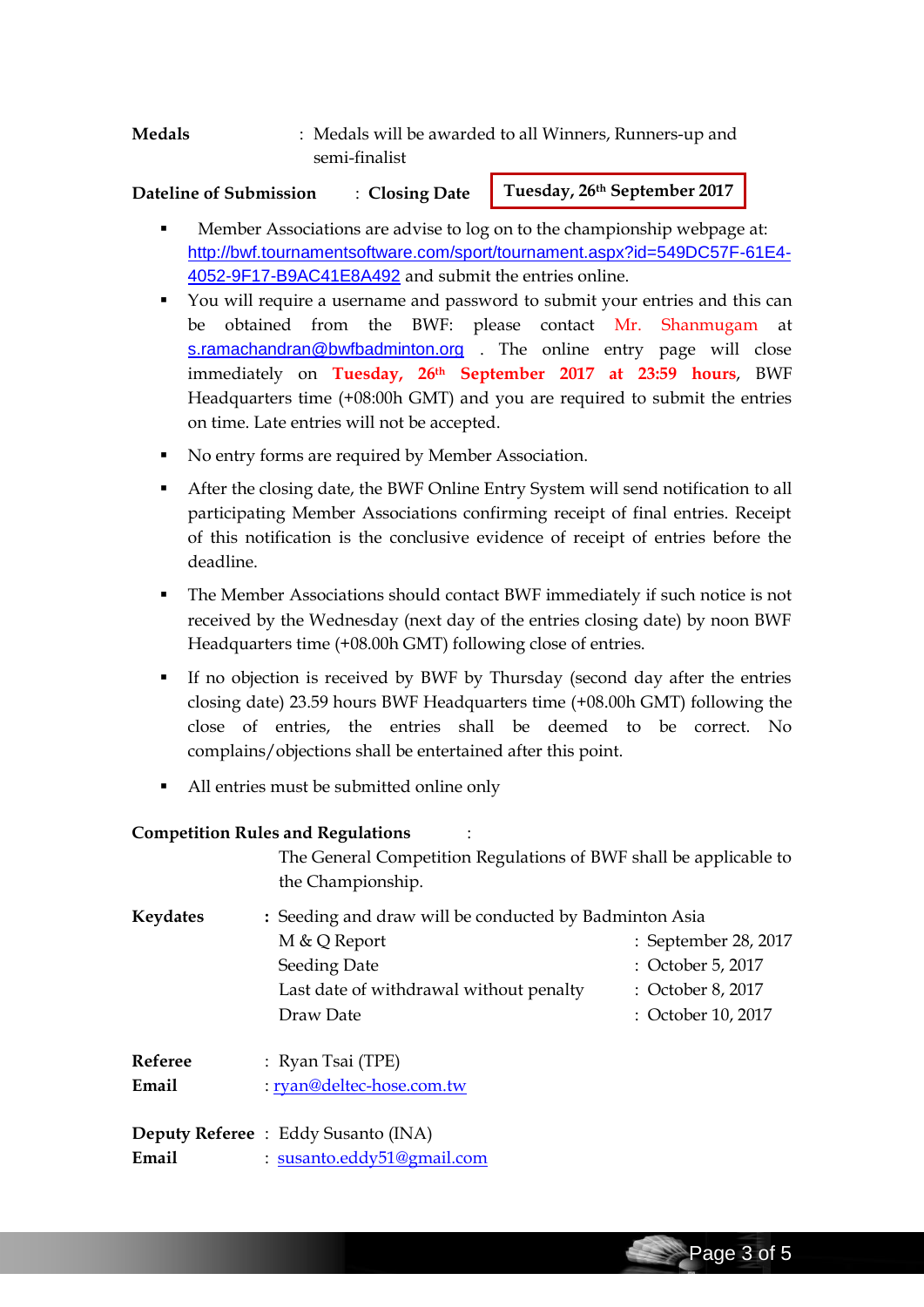#### **Tournament Schedule** :

| Day 1 |          | Tuesday 24 Oct. 2017   | $\mathbb{R}^2$ | 10.00 Qualification  |
|-------|----------|------------------------|----------------|----------------------|
| Day 2 |          | Wednesday 25 Oct. 2017 | $\mathbb{R}^2$ | 09.00 Main Draws     |
| Day 3 | Thursday | 26 Oct. 2017           | $\cdot$ :      | 09.00 Main Draws     |
| Day 4 | Friday   | 27 Oct. 2017           | $\therefore$   | 16.00 Quarter-Finals |
| Day 5 | Saturday | 28 Oct. 2017           | $\cdot$ :      | 14.00 Semi-Finals    |
| Day 6 | Sunday   | 29 Oct. 2017           | $\cdot$ :      | 14.00 Finals         |

- Alterations due to TV-coverage or any other reason are possible and will be announced by the **Referee**. The above order of play may be changed at the discretion of the **Referee**.
- All events will be on a strict timetable system. Competitors who are not ready to play at the time for which their match is scheduled will be scratched.

#### **Team Manager's**

| Meeting | : Date | : Monday, October 23, 2017  |
|---------|--------|-----------------------------|
|         | Time   | : 14:00 hours (local time)  |
|         | Venue  | : MEETING ROOM USM          |
|         |        | Jl. Soekarno Hatta Semarang |
|         |        | Central Java - Indonesia    |

As per BWF Regulations, the team must be represented in the manager's briefing. Member Associations must appoint one team manager to facilitate communication.

- **Scoring Sytem :** Rally point system : 3 x 21 points
- **Equipment** : **Flypower** Official Equipment Supplier

**Practice Courts** for players will be arranged upon arrival.

**Drug Testing** : Drug Testing will be carried out by random and targeted sample system according to BWF regulations.

#### **Clothing and Advertising** :

Clothing and advertising must adhere to BWF General Competition Regulations 19 – 23.

#### **On-Court Docto**r :

On-Court doctor will be on duty throughout the competition at the tournament venue.